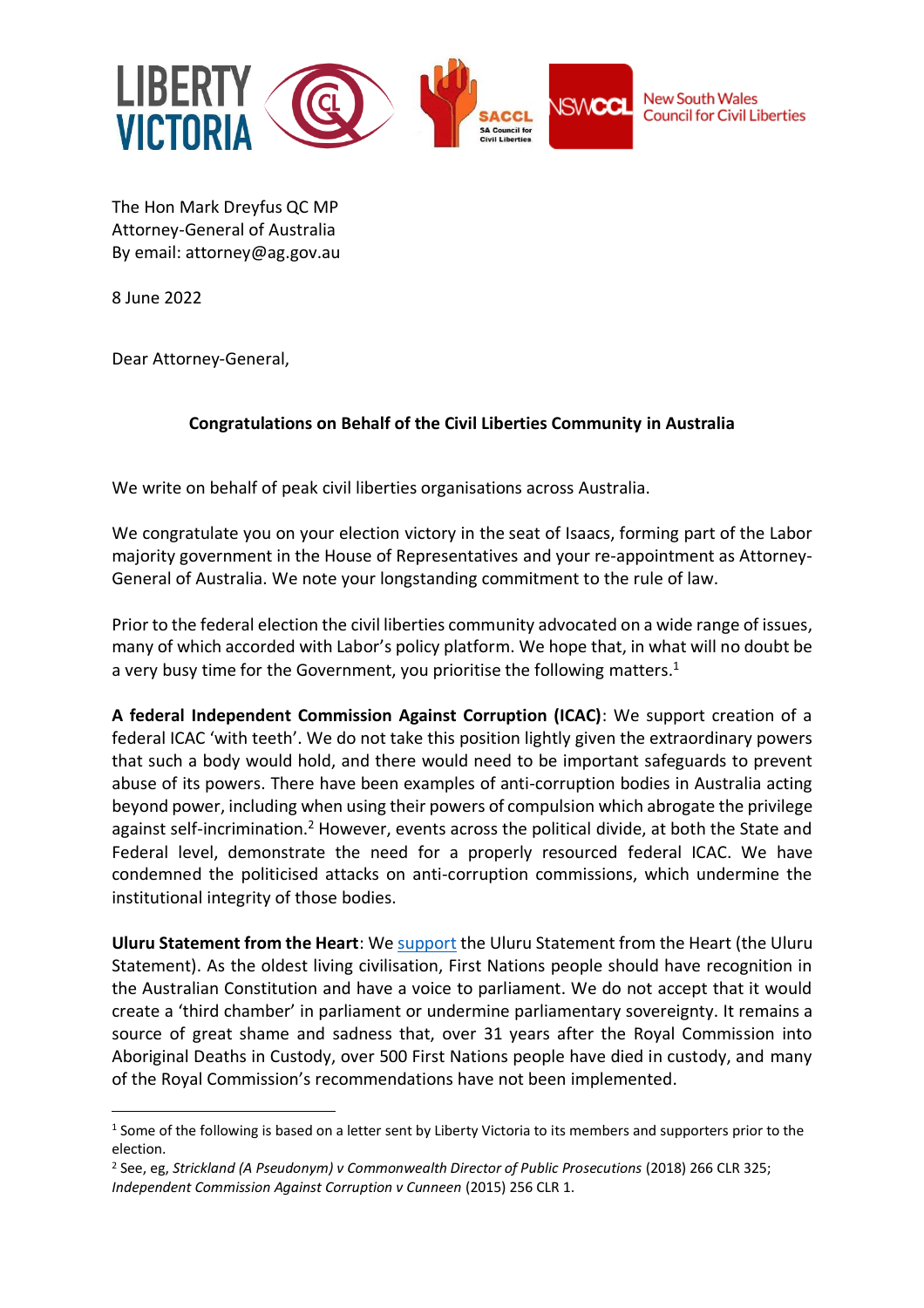**Treatment of refugees and people seeking asylum**: Last year marked the 20th anniversary of the [Tampa Affair.](https://libertyvictoria.org.au/content/20th-anniversary-tampa-affair) Our treatment of refugees and people seeking asylum has been a source of great cruelty. We have breached the fundamental rule, shared across diverse ethical and religious systems, against treating vulnerable people as the means to the end of general deterrence. Our approach breaches international law and has significantly damaged our global reputation. While some people have recently been released from detention after intense campaigning, indefinite onshore and offshore detention in appalling conditions (including a lack of access to appropriate medical treatment) has become normalised. The impact on people's lives is immeasurable.

We remain deeply concerned about the Minister's'god-[powers'](https://libertyvictoria.org.au/content/playing-god-immigration-minister%E2%80%99s-unrestrained-power), most recently demonstrated to the international community by the Djokovic case, and the failure to provide avenues of merits review in what can be life and death decisions. We oppose the use of temporary protection visas (TPVs), which leave vulnerable people in a state of limbo, and we note the Labor Party's longstanding opposition to TPVs.

**Privacy**: We are concerned about the continuing deference of politicians to security agencies, and the ever-expanding surveillance powers of those organisations. This includes a recent suite of new powers giving agencies the power to interrupt, modify, copy, add to or remove data on electronic devices. In our view such surveillance powers are extraordinary and always should require independent oversight and the granting of warrants by the judiciary (and not merely internal approval within organisations or by tribunal members on short-term appointments). Such powers should be part of a [federal human rights framework](https://www.innovationaus.com/surveillance-laws-reform-a-chance-to-protect-human-rights/) grounded in transparency and accountability. To this end, we ask that you withdraw the Data Availability and Transparency Bill, and reconsider its contents in totality.

**LGBTIQ+ rights:** The lead-up to the federal election saw increased attacks on LGBTIQ+ rights. We opposed the Religious Discrimination Bill 2021 (Cth) because [it prioritised some human](https://libertyvictoria.org.au/content/liberty-victoria-statement-religious-discrimination-bill#:~:text=Liberty%20Victoria%20calls%20on%20all,education%20and%20other%20vital%20services.)  [rights over others](https://libertyvictoria.org.au/content/liberty-victoria-statement-religious-discrimination-bill#:~:text=Liberty%20Victoria%20calls%20on%20all,education%20and%20other%20vital%20services.) (and in particular the freedoms of religion and expression over nondiscrimination and privacy). As you are aware, the political debate appallingly treated some vulnerable members of the LGBTIQ+ community, in particular young transgender people, as political footballs. More recently, some politicians have sought to politicise the participation of transgender people in sport, and this has been condemned by prominent voices from across the political spectrum. The freedom of LGBTIQ+ people to equally participate in the community is a marker of a democratic and human rights-respecting society and must be defended and protected.

**The need for a Federal Charter of Human Rights**: As civil liberties organisations we remain committed to freedom of expression and preventing the danger of Government overreach and censorship. In our view, the best way to protect the human rights of all Australians, including religious rights, is to enact a Federal Charter of Human Rights that would enable the careful balancing of rights when they inevitably come into conflict. Such legislation is now part of the landscape in the ACT, Victoria and Queensland, and, contrary to some of the warnings of those opposed to such models, the sky has not fallen in. Indeed such legislation has been vital in protecting and promoting civil liberties and human rights in some cases, and it seems extraordinary that Australia remains without a national human rights instrument, unlike England, New Zealand, Canada and South Africa.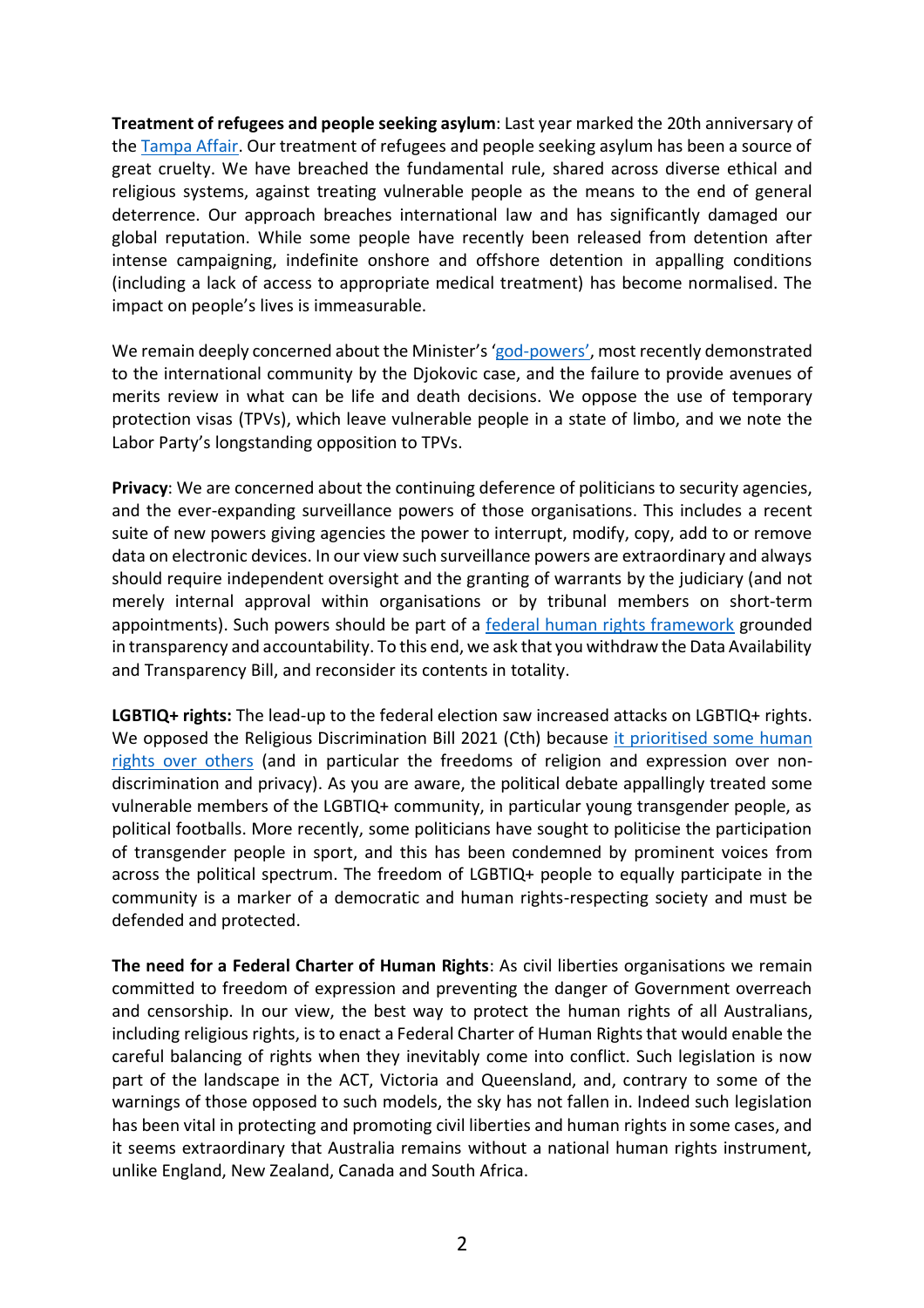We note that the Human Rights Law Centre has recently produced a helpful publication ['Charters of Human Rights Make Our Lives Better: Here are 101 Cases Showing How'](https://static1.squarespace.com/static/580025f66b8f5b2dabbe4291/t/62952d419ab542440dc23f65/1653943661284/Charter_of_rights_101_cases.pdf), which details practical examples of how human rights instruments in the ACT, Victoria and Queensland have improved access to justice and helped develop jurisprudence that protects and extends human rights.

**The Australian Human Rights Commission**: Linked to the need for robust human rights protections at a federal level, it is a matter of great concern to all of us that the [Australian](https://humanrights.gov.au/about/news/statement-international-accreditation-australian-human-rights-commission)  [Human Rights Commission](https://humanrights.gov.au/about/news/statement-international-accreditation-australian-human-rights-commission) (AHRC) has not been reaccredited by the Global Alliance of National Human Rights Institutions (GANHRI) as an A-status institution because of concerns about the appointment process for Commissioners. Australia has a long and proud history of leading the international community on human rights, with Doc Evatt pivotal in Australia, and the international community, adopting the Universal Declaration of Human Rights. For us now to have a peak human rights body that cannot meet A-status accreditation is a sad sign of how far we have lapsed. Further, this undermines any criticisms that we may make of other countries for not meeting human rights standards. We are also concerned by the [cuts to the](https://theconversation.com/budget-cuts-to-the-australian-human-rights-commission-couldnt-have-come-at-a-worse-time-180308)  [AHRC's budget](https://theconversation.com/budget-cuts-to-the-australian-human-rights-commission-couldnt-have-come-at-a-worse-time-180308) which limits its capacity to protect and advance the human rights of all Australians.

**Politicisation of Tribunals:** We are deeply concerned by what appear to be politicised appointments to tribunals, most notably the Administrative Appeals Tribunal. It is vital, in order to not go down the American path of a hyper-politicised judiciary, that judicial officers and tribunal members are only appointed on merit. To do otherwise undermines the community's faith in the neutrality of judicial decision-making and accordingly the rule of law.

**Ending political prosecutions**: We understand that the prosecution of Bernard Collaery is to be reviewed. In our view this is to be commended. But what of the prosecutions against other whistle-blowers like Witness K and Richard Boyle? These prosecutions against individuals who were ostensibly acting in the public interest, have used vast resources in a manner which is disproportionate to any punishment that would be given even if they succeed. In the case of Mr Collaery in particular, the case has been brought against a person who has been a dedicated public servant and is now elderly. Each of these prosecutions has been designed to have, and indeed has had, a significant chilling effect on whistle-blowers who need to be protected in order for misconduct that might otherwise be left in the shadows to come to light. To this end, we ask that you review the recommendations of the 2016 independent review of the *Public Interest Disclosure Act 2013* (Cth) by Mr Philip Moss AM, and implement those recommendations.

Though he is not convicted of any offence under British law, Julian Assange continues to be held as a prisoner in the same conditions as convicted murderers for engaging in conduct that was in the public interest. His mental and physical health have been seriously compromised. We urge you and the government to take all necessary steps to bring home Mr Assange and end his unjust prosecution.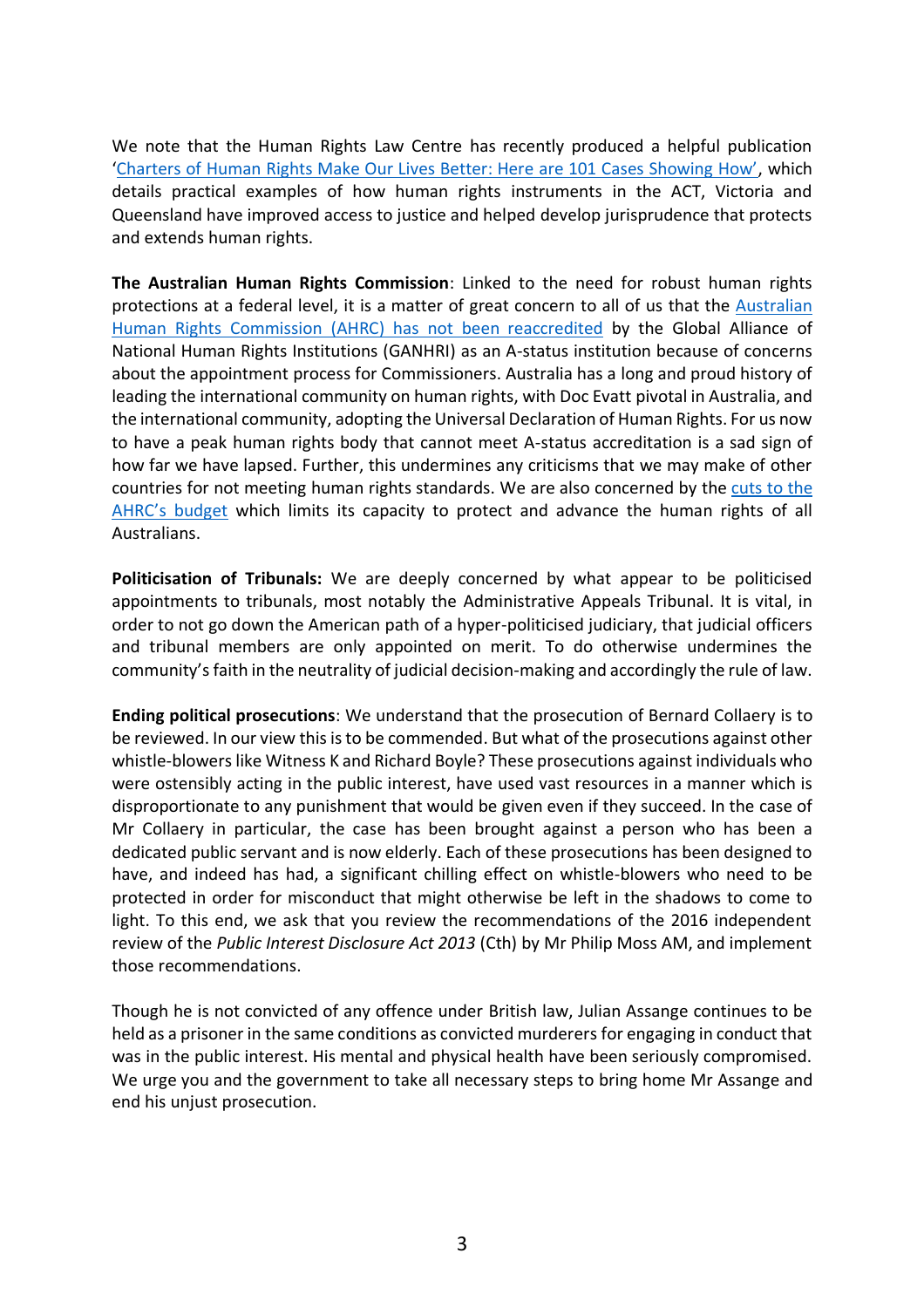**Mandatory sentencing**: We are strongly opposed to mandatory sentencing. The pitfalls of mandatory sentencing regimes are systemic in nature; they necessarily result in individual instances of injustice. As observed by the Law Council of Australia, such regimes undermine the independence of the judiciary and undermine community confidence, increase costs through higher incarceration rates, disproportionally affect vulnerable groups including First Nations peoples, fail to deter crime, and increase the likelihood of reoffending because of the criminogenic impact of imprisonment. Notwithstanding that mandatory sentencing is contrary to Labor's national platform, $3$  both major parties have supported the introduction, and then expansion, of mandatory sentencing provisions in the Commonwealth sentencing regime, most recently on the eve of the election with the passing of the *Criminal Code Amendment (Firearms Trafficking) Act 2022* (Cth). We hope that such measures are at the very least halted and preferably reversed.

**Prisoner voting rights**: In the wake of the federal election it should be remembered that prisoners in Australia serving sentences of three years' imprisonment and longer are [prohibited from voting in federal elections.](https://www.aec.gov.au/Enrolling_to_vote/files/fact-sheet-enrolling-and-voting-from-prison.pdf) We are strongly opposed to this systemic disenfranchisement. Rehabilitation of people who are incarcerated has long been recognised as one of the great objectives of the criminal law, and the stigmatic exclusion from participation in the democratic process does nothing to assist in that process.

**Raising the age:** Currently, in all Australian jurisdictions, the age of criminal responsibility sits at 10 years. Whilst the ACT and Northern Territory governments has committed to increasing the minimum age to 14 and 12 respectively, legislative change is yet to occur. Placing the minimum age of criminal responsibility at 10 years old is not only inconsistent with international human rights standards (and a violation of Australia's obligations as a party to the Convention on the Rights of the Child) <sup>4</sup> but also runs against neuroscientific understanding of children's brain (and social) development. <sup>5</sup> Exposing primary school children to arrest, strip-search and detention not only severely hampers their socialemotional learning, $6$  but also increases the likelihood of further interactions with the criminal justice system. We ask that you please use your influence through the Council of Attorneys-General to seek stronger commitments from all jurisdictions to raise the age of criminal responsibility to at least 14.

<https://www2.ohchr.org/english/bodies/crc/docs/CRC.C.GC.10.pdf> at [32].

<sup>&</sup>lt;sup>3</sup> 'Labor opposes mandatory sentencing. In substituting the decisions of politicians for those of judges, mandatory sentencing undermines the independence of the judiciary. It leads to unjust outcomes and is often discriminatory in practice. Mandatory sentencing does not reduce crime, and leads to perverse consequences that undermine community safety, such as by making it more difficult to successfully prosecute criminals': 'ALP National Platform' (Web Page, 2021) <https://alp.org.au/media/2594/2021-alp-national-platform-finalendorsed-platform.pdf> at 74 [48]

<sup>4</sup> United Nations Standard Minimum Rules for the Administration of Juvenile Justice (the "Beijing Rules") Rule 4; Convention on the Rights of the Child Article 40(3); Committee on The Rights of the Child, 2007. GENERAL COMMENT No. 10 (2007) Children's rights in juvenile justice

<sup>5</sup> Joint Council of Social Service Network. Review on Raising the Age of Criminal Responsibility: Joint Council of Social Service Network statement to the Council of Attorneys-General. <https://vcoss.org.au/wpcontent/uploads/2020/03/SUB\_Joint-COSS\_Age-of-Criminal-Responsibility-FINAL.pdf> at p 2.

<sup>6</sup> McArthur, M., Suomi, A. and Kendall, B., 2021. Review of the service system and implementation requirements for raising the minimum age of criminal responsibility in the Australian Capital Territory. <https://justice.act.gov.au/sites/default/files/2021-10/Raising%20the%20Age%20-%20Final%20Report.PDF> at p 9.